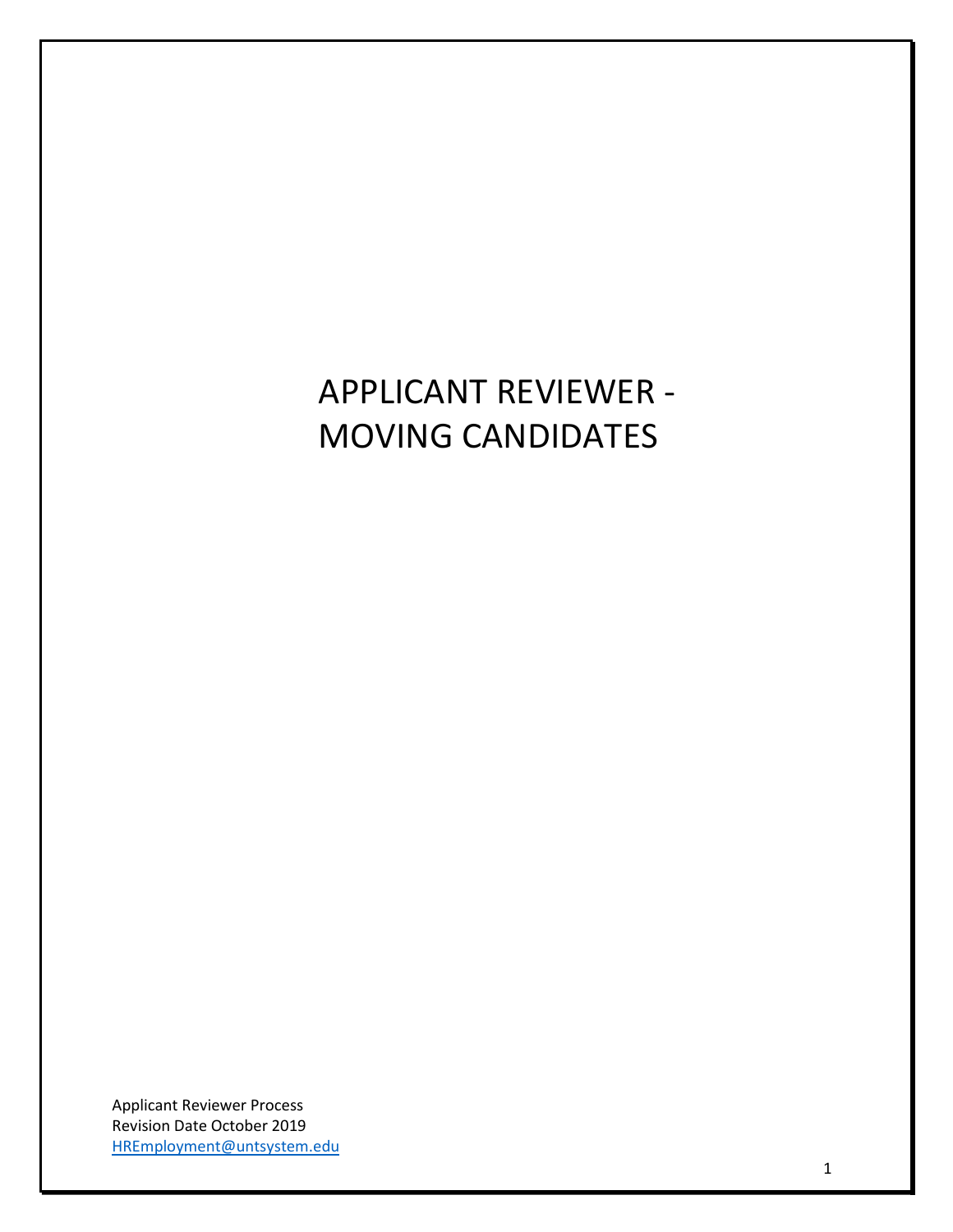## Table of Contents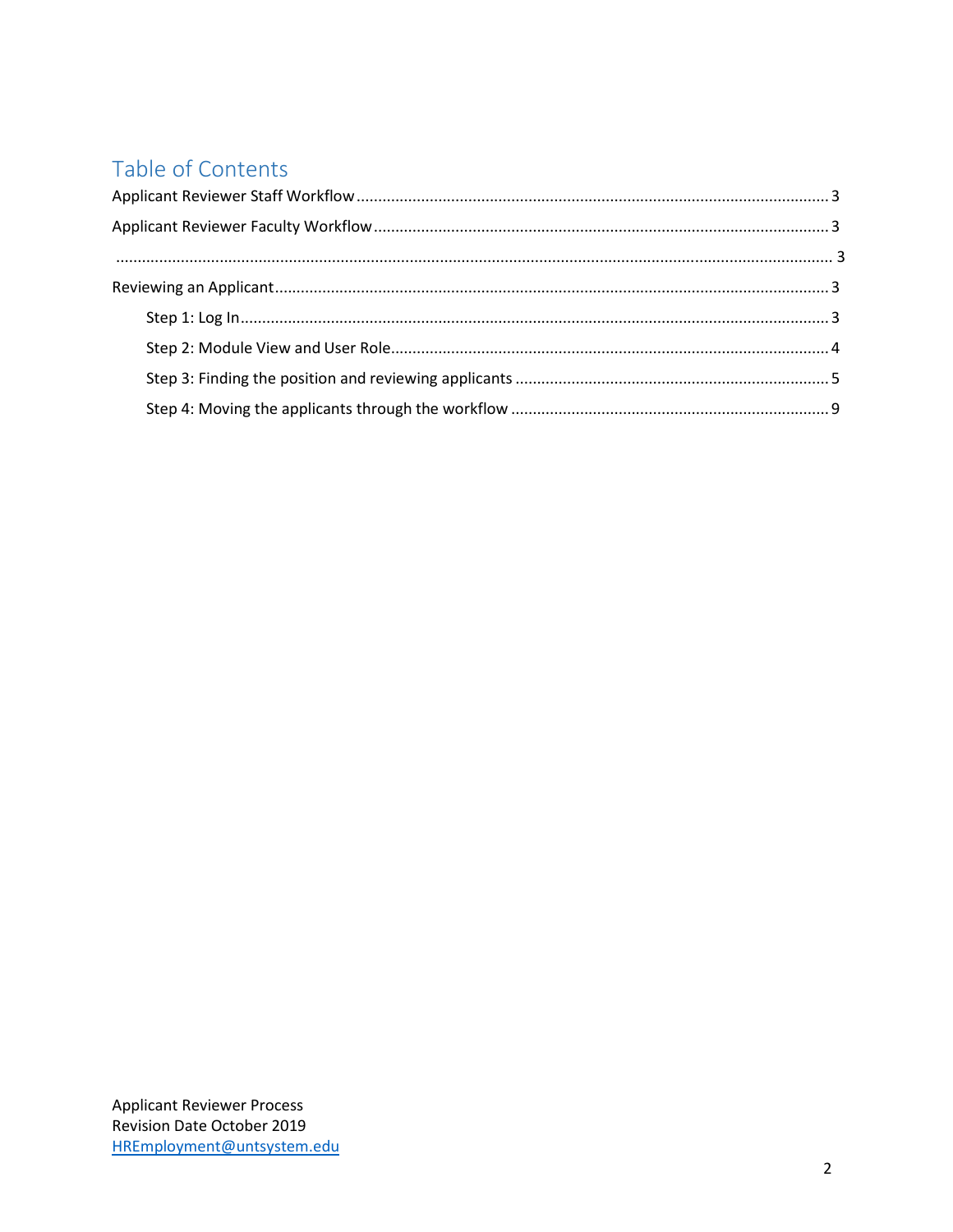<span id="page-2-0"></span>

## Applicant Reviewer Staff Workflow

Applicant Reviewer Faculty Workflow

<span id="page-2-1"></span>

## Reviewing an Applicant

### <span id="page-2-2"></span>Step 1: Log In

Access the PeopleAdmin system via the [employee portal,](https://portal.unt.edu/psp/ps/EMPLOYEE/EMPL/h/?tab=SYPA_GUEST)  my.untsystem.edu, click the link to the PeopleAdmin system and log in using your EUID and password.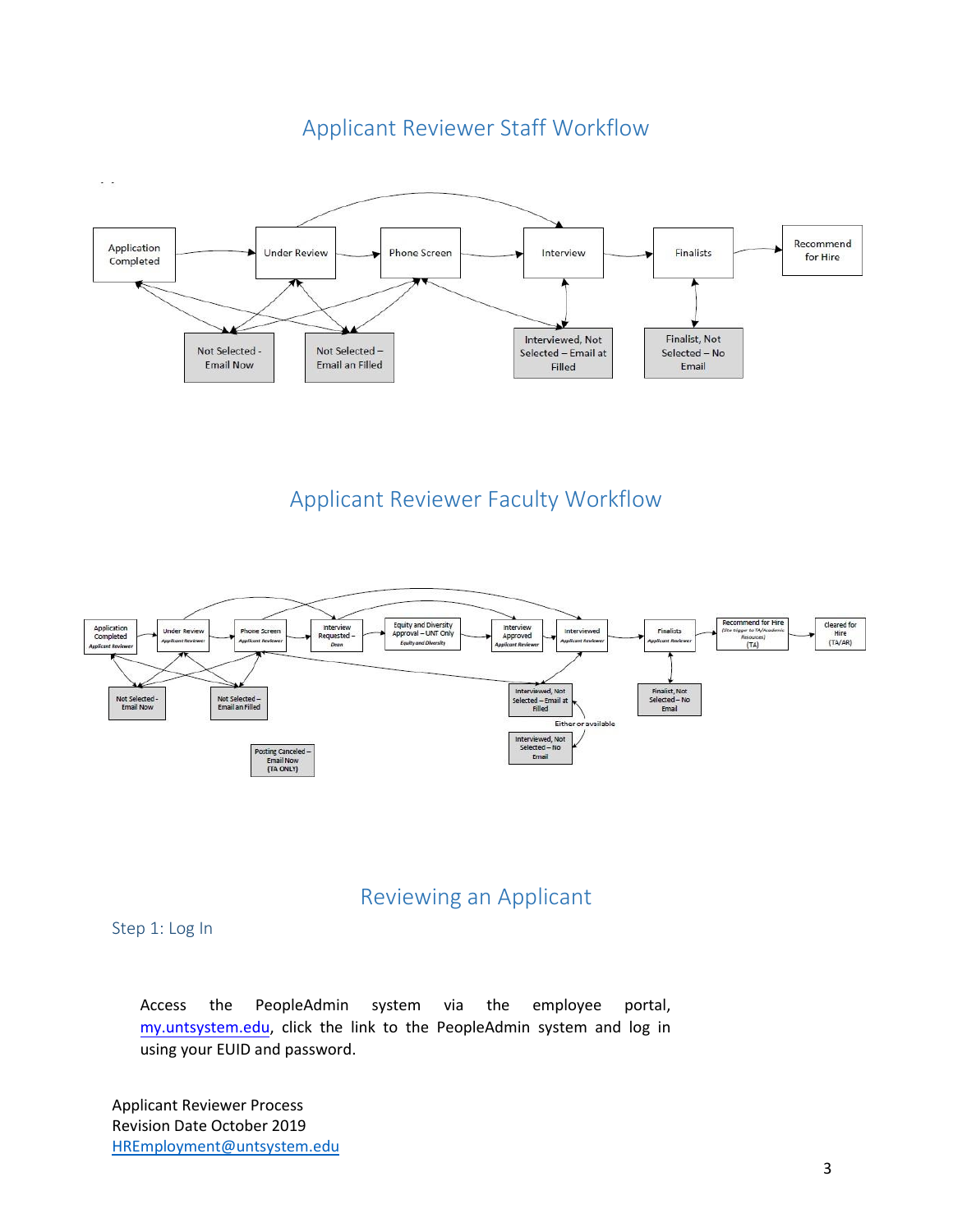# **UNT SYSTEM**

Login to PeopleAdmin, Inc.

|                      | > Forgot your |
|----------------------|---------------|
|                      | > Need Help?  |
| <b>Password</b>      |               |
|                      |               |
| Don't Remember Login |               |
| Login                |               |
|                      |               |
| PEOPLEADMIN          |               |

password?

#### <span id="page-3-0"></span>Step 2: Module View and User Role

Please check your module view in the top left hand corner, it should say **Applicant Tracking System.** If it says anything else, you can change this by clicking the three dots in the corner and then making a selection.

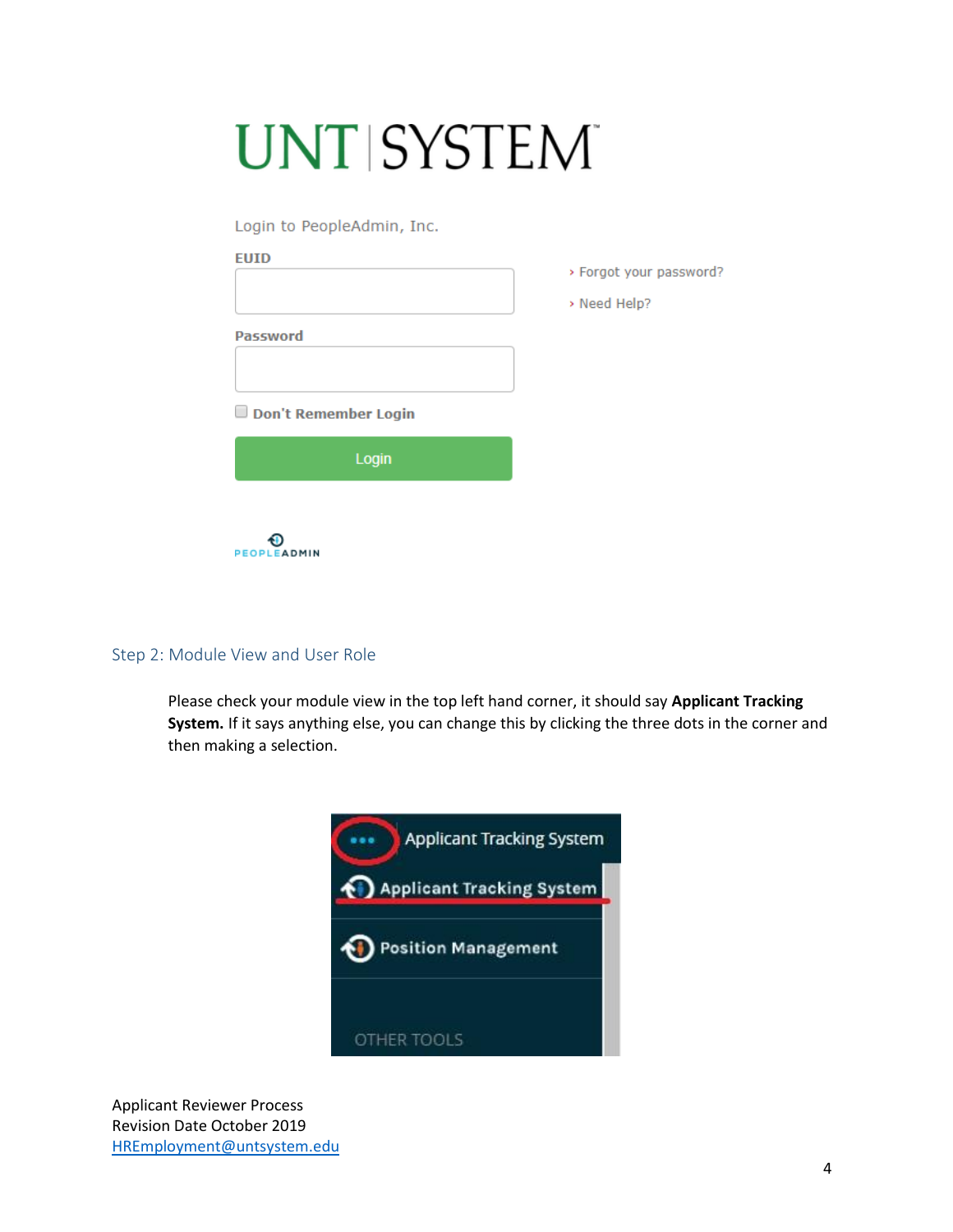Please also ensure that you are logged in under the correct user group. To check your user group, look at the top right hand corner of the screen and you will see the user group drop down menu, if it is saying anything other than Applicant Reviewer, you will click the down arrow and select Applicant Reviewer from the list.

| User Group:               |  |
|---------------------------|--|
| <b>Applicant Reviewer</b> |  |

Only the Applicant Reviewer is able to process applicants through the workflow:

#### <span id="page-4-0"></span>Step 3: Finding the position and reviewing applicants

Click on postings to expand the dropdown menu and select the type of posting that you are working on.

| <b>Home</b> |                                     | Postings ▼                                                    |      | Hiring Proposals ▼ |     |  |  |  |
|-------------|-------------------------------------|---------------------------------------------------------------|------|--------------------|-----|--|--|--|
|             | <b>Inbox</b><br><b>Special Hand</b> | Staff<br>Faculty<br>Executive<br>Hourly<br>Adjunct<br>Student | gs 3 | Users <sub>2</sub> | Hir |  |  |  |

You will only see those positions for which you have access to as an Applicant Reviewer. If you have aces to more than one, you will be able to view them here. You will see the position title, posting number, department, number of applicants, workflow state (posted, closed, etc.) and the close date of the job.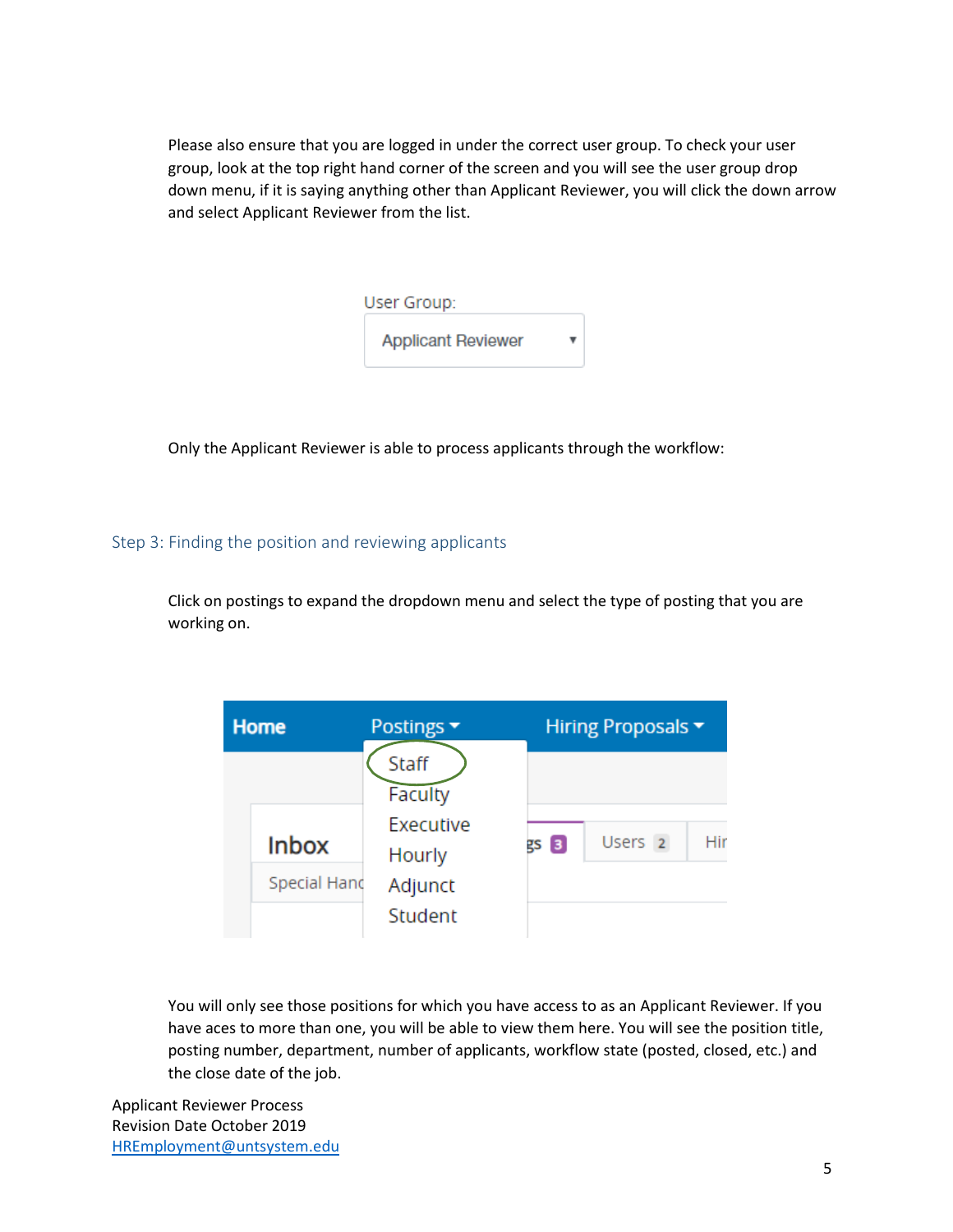|   | <b>Working Title</b>       | <b>Posting Number</b> | Department                             | Active<br>Applications | <b>Workflow State</b> | Job Close Date | (Actions)                     |
|---|----------------------------|-----------------------|----------------------------------------|------------------------|-----------------------|----------------|-------------------------------|
| O | PD Test                    | S037P                 | UNT-Administrative Services-152400     | $\overline{0}$         | Posted                | 10/21/2019     | Actions $\vee$                |
|   | <b>Initiator Test</b>      | <b>S038P</b>          | UNT-Union Programs-163170              | $\circ$                | Posted                |                | Actions $\blacktriangleright$ |
| o | Staff Test Position        | S039P                 | UNT-Student Fin Aid & Schol-Gen-164800 |                        | Posted                |                | Actions v                     |
|   | <b>Staff Test Position</b> | <b>S040P</b>          | UNT-Student Fin Aid & Schol-Gen-164800 | $\circ$                | Posted                |                | Actions $\mathbf{\mathsf{v}}$ |

From here you can either click on the position name or hover over the actions arrow at the end of the row and make a selection from the dropdown menu.



- Clicking on the position name or the view posting link from the actions dropdown menu takes you to the posting summary page.
- Clicking on the view applicants link, takes you to the list of applicants to be reviewed.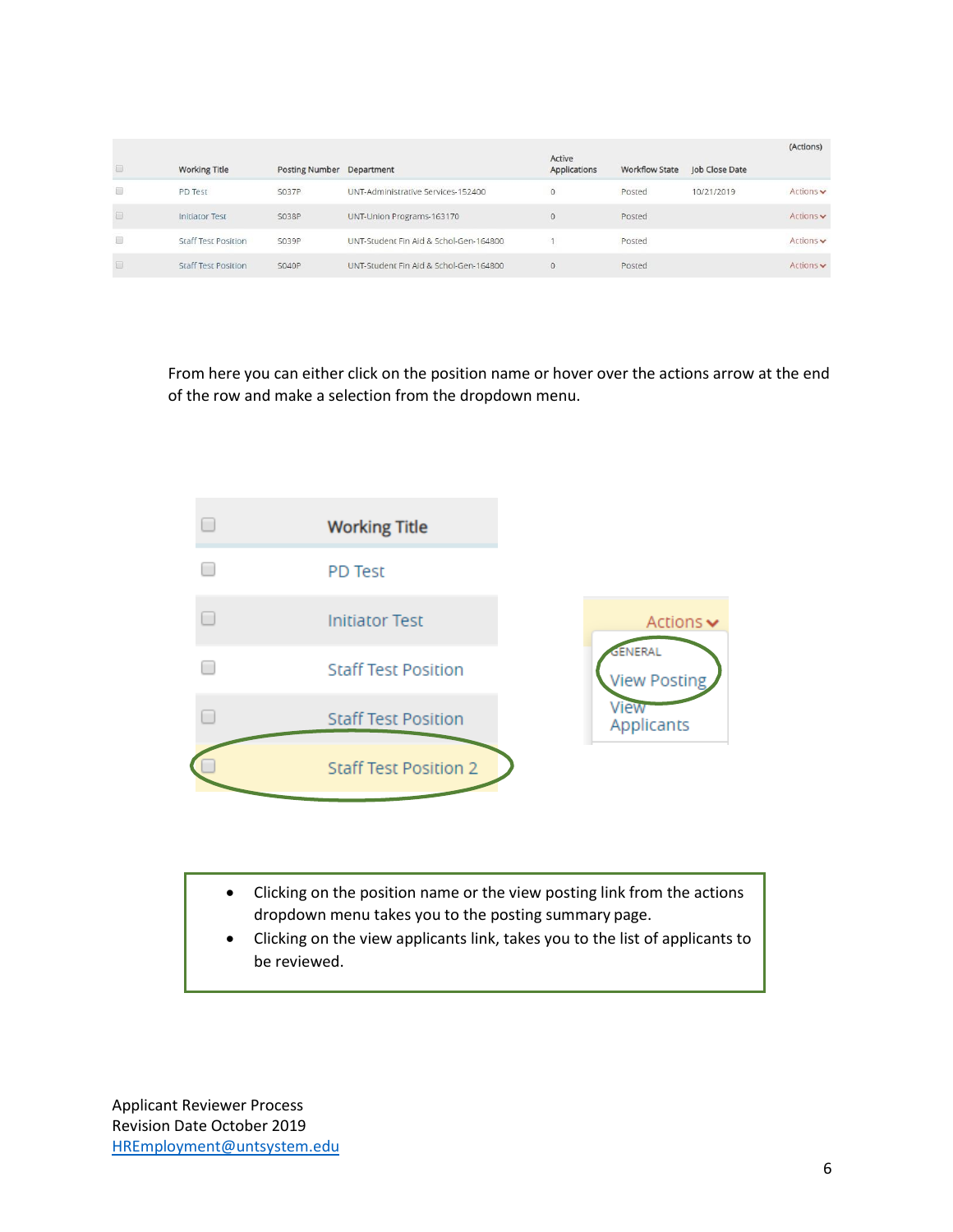|  | Posting: Staff Test Position (Staff)<br><b>Current Status: Posted</b> |                                 |            |                                                    |                         |  |  |
|--|-----------------------------------------------------------------------|---------------------------------|------------|----------------------------------------------------|-------------------------|--|--|
|  | Position Type: Staff<br>& Schol-Gen-164800                            | Department: UNT-Student Fin Aid |            | Created by: Test User<br>Owner: Talent Acquisition |                         |  |  |
|  | Summary                                                               | History                         | Applicants | Reports                                            | <b>Hiring Proposals</b> |  |  |

From the list of applicants you can click on either the last name of the applicant you wish to review or the view application link in the actions dropdown menu.

| $\Box$               | <b>Applicant Last</b><br><b>Kame</b> | <b>Applicant First</b><br>Name | <b>Documents</b> | <b>Posting Number</b> | <b>Workflow State (Internal)</b> | <b>Application Date</b>      | (Actions)                      |
|----------------------|--------------------------------------|--------------------------------|------------------|-----------------------|----------------------------------|------------------------------|--------------------------------|
| $\qquad \qquad \Box$ | Applicant1                           | Test                           | Resume           | S039P                 | <b>Application Completed</b>     | October 20, 2019 at 08:14 AM | Actions v                      |
|                      |                                      |                                |                  |                       |                                  |                              | GENERAL<br>View<br>Application |

You will then be able to view the applicant's information as shown below.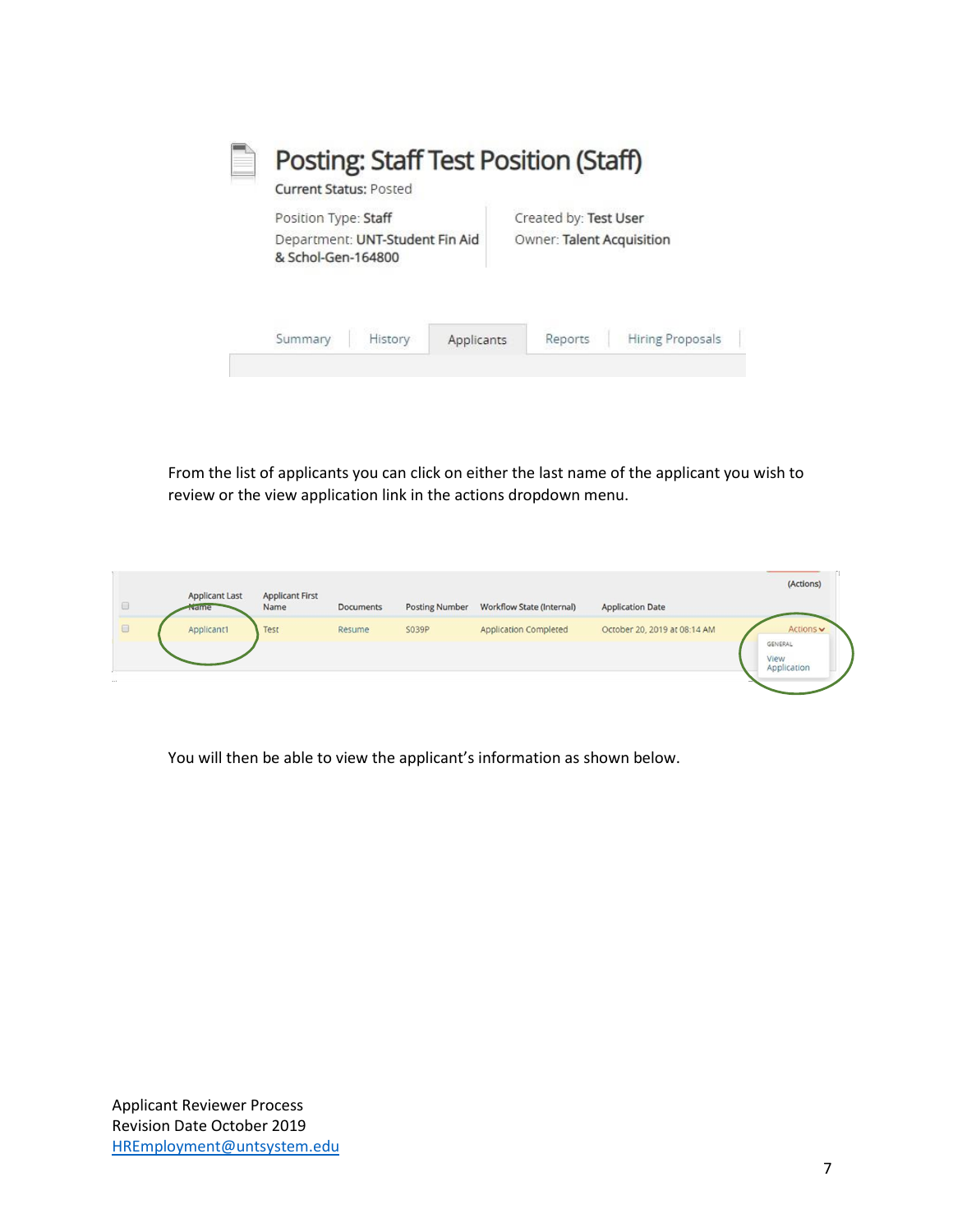## Job application: Test Applicant1 (Staff)

**Current Status: Application Completed Application form: Staff Application** 

| Full name: Test Applicant1<br>Address:                                                                                                                                                                                                             | Created by: Test Applicant1<br>Owner: Applicant Reviewer                                                                                                                                                                                                                                                                         |
|----------------------------------------------------------------------------------------------------------------------------------------------------------------------------------------------------------------------------------------------------|----------------------------------------------------------------------------------------------------------------------------------------------------------------------------------------------------------------------------------------------------------------------------------------------------------------------------------|
| 123 Applicant lane<br>Denton Texas, TX 76205<br><b>United States of America</b><br>Username: Tester1<br>Email: tester1@gmail.com<br>Phone (Primary): 999-999-9999<br>Phone (Secondary):<br>Position Type: Staff<br>Department: UNT-Student Fin Aid | Within the summary page you will be able to view any<br>listed certifications, answers to supplemental<br>questions and all other information that the applicants<br>have submitted.<br>Submitted documents will be listed in the summary<br>$\bullet$<br>but in order to view them it is best to click on the<br>documents tab. |
| & Schol-Gen-164800<br>Documents<br>History<br>Summary                                                                                                                                                                                              | Reports                                                                                                                                                                                                                                                                                                                          |

Select the documents tab to review the candidate's uploaded documents without the need for another program. You have the option of printing and/or downloading a copy if necessary.

| Summary                      | <b>Documents</b> | History<br>Reports                              |   |
|------------------------------|------------------|-------------------------------------------------|---|
| $\blacktriangleright$ Resume |                  |                                                 |   |
|                              |                  |                                                 | 业 |
|                              |                  |                                                 |   |
|                              |                  | <b>ANTHONY SMITH</b><br>Fort Worth, Texas 76179 |   |
|                              |                  | 218-950-1018<br>a.asmith15@gmail.com            |   |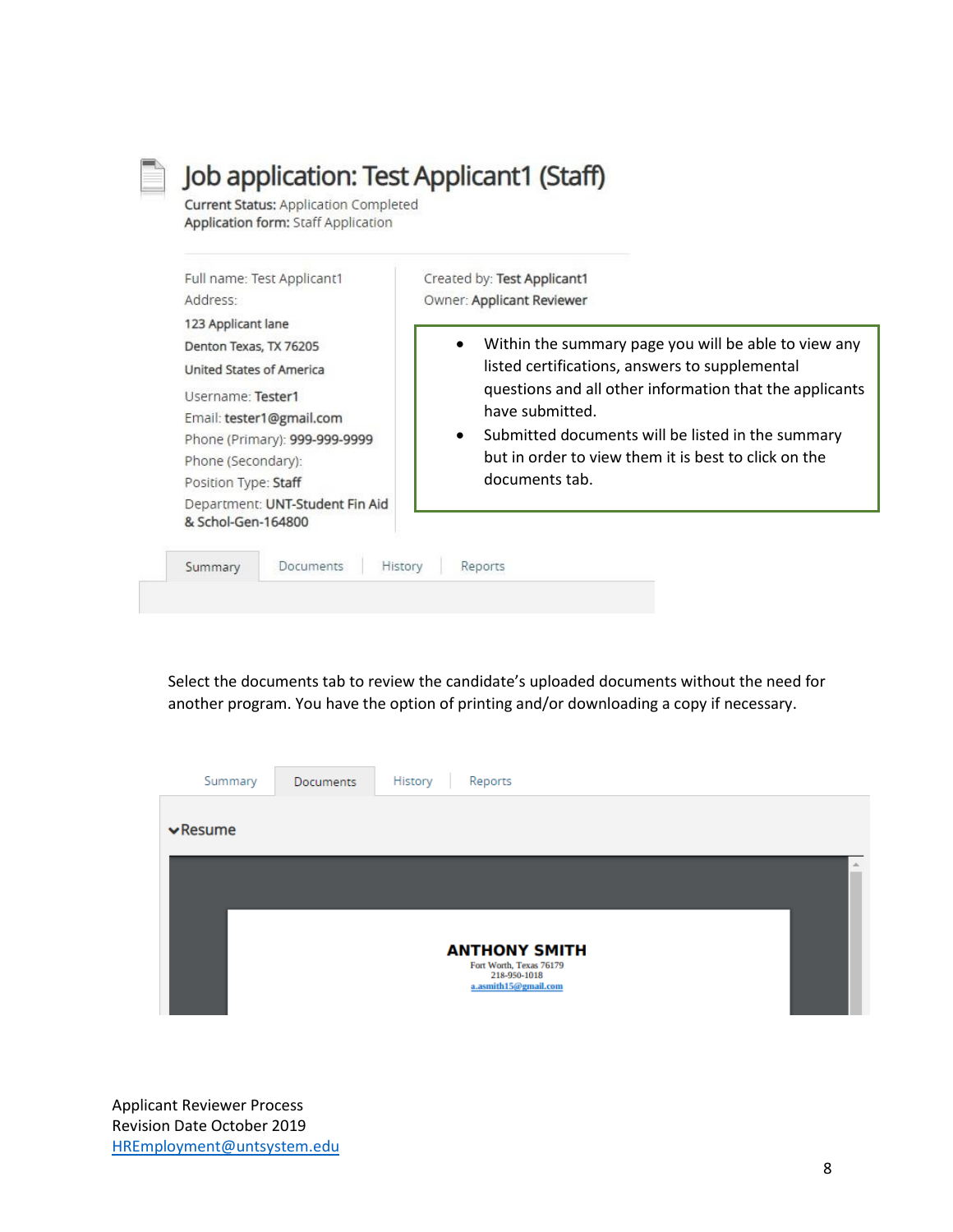#### <span id="page-8-0"></span>Step 4: Moving the applicants through the workflow

Once you have reviewed the applicant, it is time to move them through the workflow. Hover over the Take Action On Job Application button found on the top right side of the application. When the menu expands, select the relevant workflow action.



When an applicant is being removed from the workflow, you have the option of sending them an email immediately or when the position is filled.

When an applicant is not selected to move forward in the process, the appropriate reason should always be selected.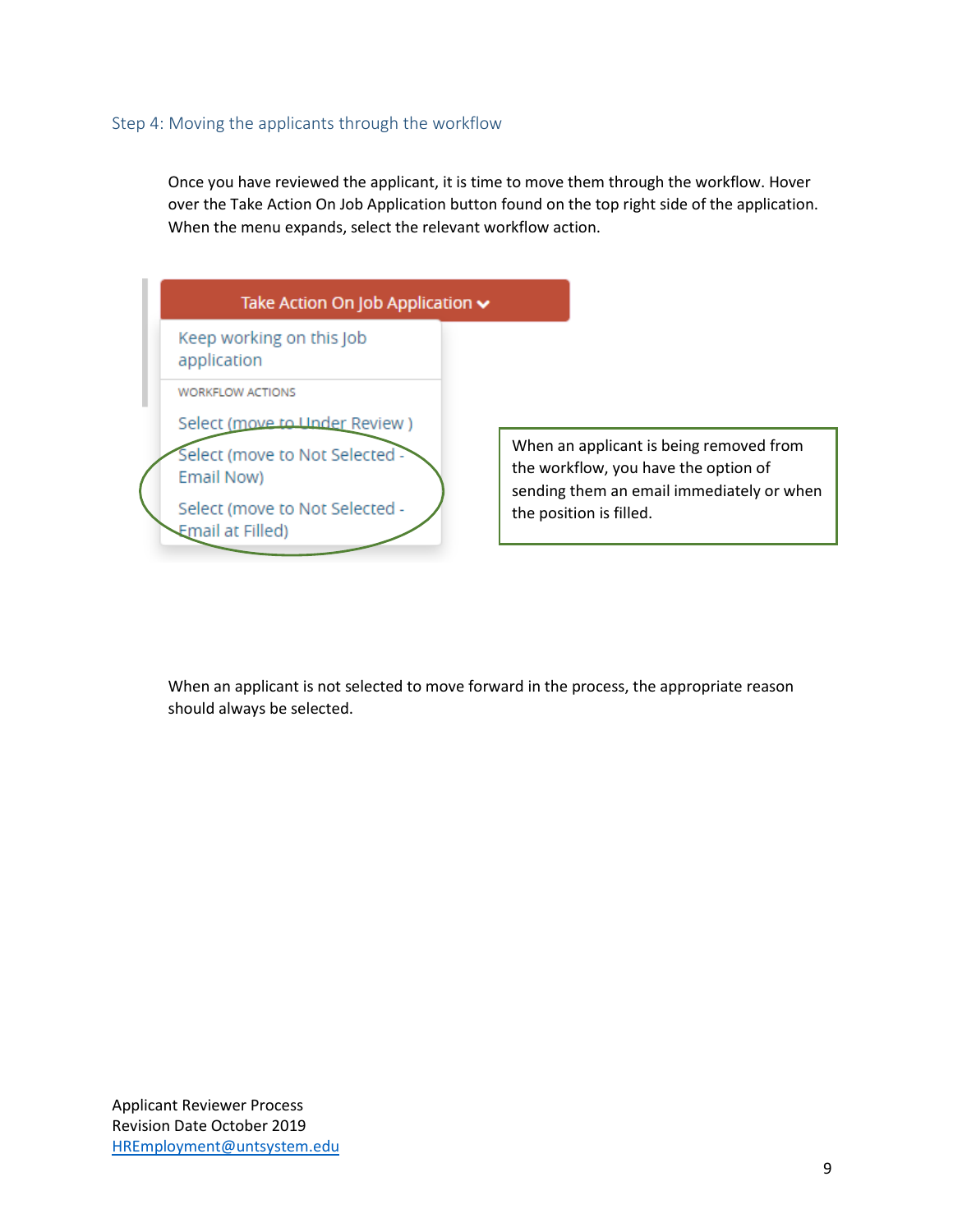Applicants that are not of interest to the department should be properly dispositioned and not left in an active state. A robust list of disposition codes will be housed in the system, once you select to remove a candidate, the list will be presented in a pop-up dialogue box for you to choose from.

| <b>Please select</b>                                                                                                                                                                                                                                                                                                                                                                                                                                                                                                                    |  |
|-----------------------------------------------------------------------------------------------------------------------------------------------------------------------------------------------------------------------------------------------------------------------------------------------------------------------------------------------------------------------------------------------------------------------------------------------------------------------------------------------------------------------------------------|--|
| Accepted another position inside the University<br>Accepted another position outside the University or counter offer<br>Applicant Withdrew<br>Available funding insufficient to meet candidate's compensation and/or research support requirement<br>Company does not sponsor work visa for this position<br>Declined offer due to employment availability<br>Declined offer due to job opportunity for spouse/partner<br>Declined offer due to relocation<br>Declined offer due to salary/total compensation<br>Did Not Meet Min Quals |  |
| Duplicate Applicant<br>Failed to appear for interview<br>Failed to respond to requests for additional information-Credentials not sufficient<br>Falsification of application materials<br>Ineffective communication skills<br>Less Applicable Education<br>Less Applicable Skills<br>Less Relevant/Limited Work Experience<br>Position Canceled                                                                                                                                                                                         |  |
| Please select                                                                                                                                                                                                                                                                                                                                                                                                                                                                                                                           |  |
| Submit<br>Cancel                                                                                                                                                                                                                                                                                                                                                                                                                                                                                                                        |  |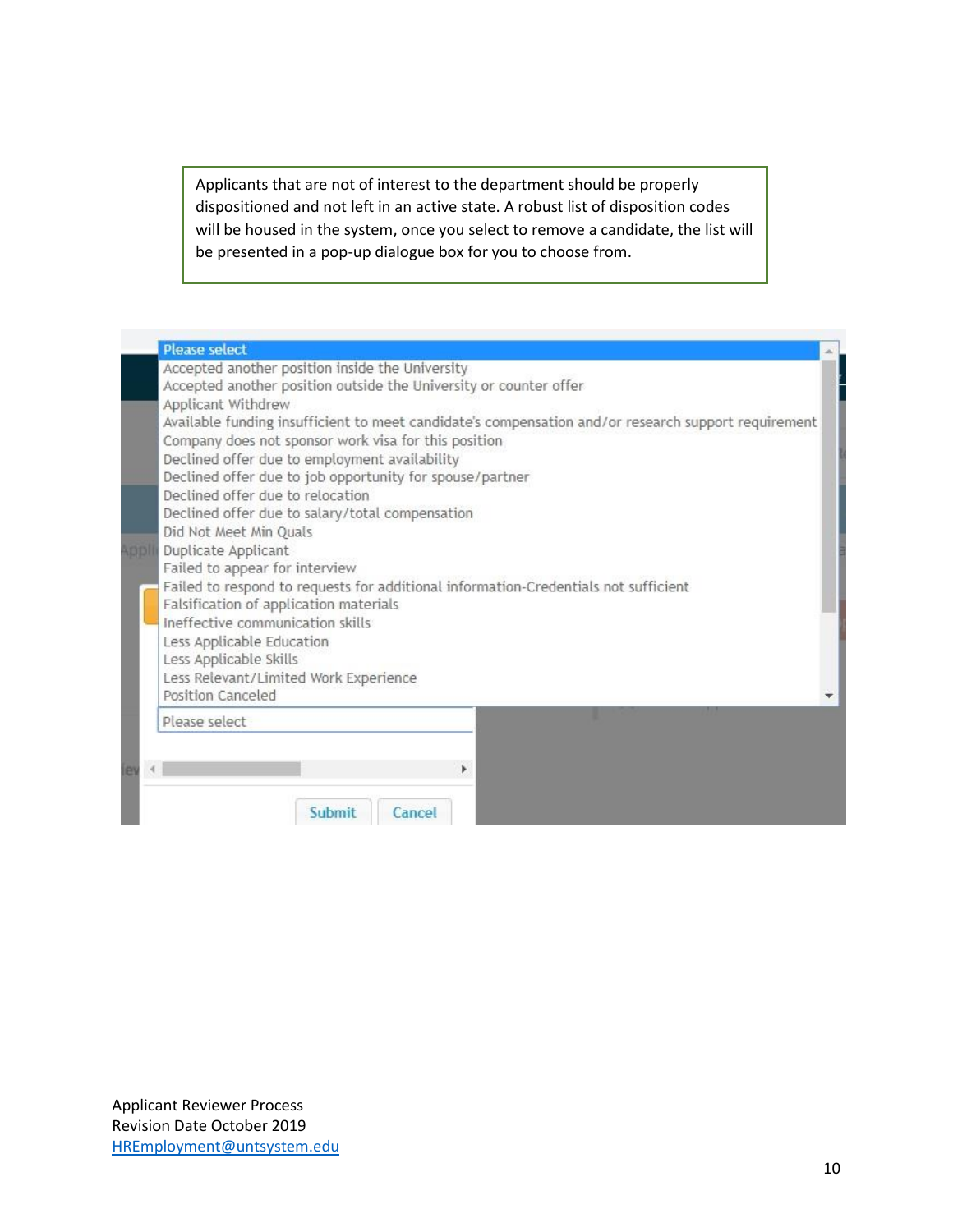Each qualified applicant will need to be forwarded through the entire workflow.



#### Take Action On Job Application v

Keep working on this Job application

WORKFLOW ACTIONS

Select (move to Phone Screen)

Select (move to Interview)

Select (move to Not Selected -Email Now)

Select (move to Not Selected -Email at Filled)

- It is recommended that candidates be phone screened before being called in for an in-person interview.
- Candidates can be taken out of the workflow and dispositioned at any time during the process.

#### Take Action On Job Application v

Keep working on this Job application

WORKELOW ACTION

Select (move to Finalists )

Select (move to Interviewed, Not Selected - Email at Filled) It is important to note that each post can have multiple finalists, but three to five at most.